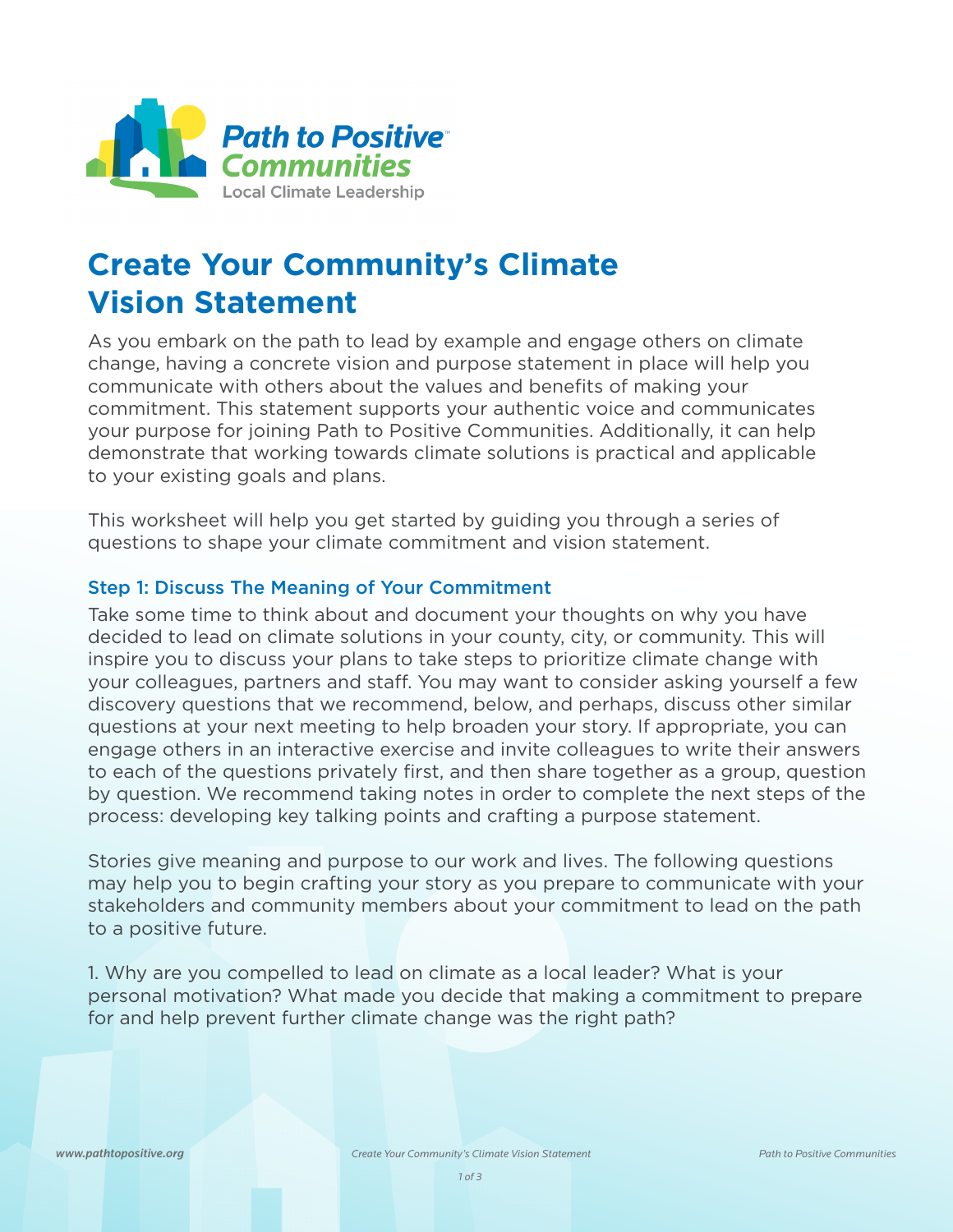2. What are the core values and needs of the population you serve? How can you help meet those needs with your leadership on climate solutions? What other issues are members of your staff or community concerned about right now and is there overlap among these issues and climate change?

3. What are the stories that your community leaders and citizens tells about creating a prosperous future? Are they concerned about climate change?

4. What do you plan to do to lead on climate solutions and what do you hope to achieve in your organization and community?

## Step 2: Develop Your Talking Points, Key Values, and Action Items

Once you have considered and discussed the true meaning behind why climate solutions are important to you and your organization, you can begin to narrow down your thoughts by developing a list of key values or principles that will guide your efforts.

What are the key words that arose that you would use to describe your commitment to make the connection between climate and your community? What principles define your actions for moving toward solutions?

You can start to identify which common themes, values and principles felt most resonant to you and your group. Perhaps you found that you're most motivated by the fact that climate change will affect the stability of our communities or that climate solutions can generate financial benefits for your agency, organization or community. Focus on the three or four areas that generated the most excitement and enthusiasm. These values and principles can inform how you put your story into short statements, or talking points, that can then, be woven into an eloquent vision statement in the next step.

Next, make a list of the things you plan to do to lead by example. Will you be starting a climate committee? Increasing your energy efficiency? Hosting climate change awareness or educational events? Think about your specific goals so that you can incorporate them into your vision statement. (see ideas in Tools to Make and Impact section)

*www.pathtopositive.org*